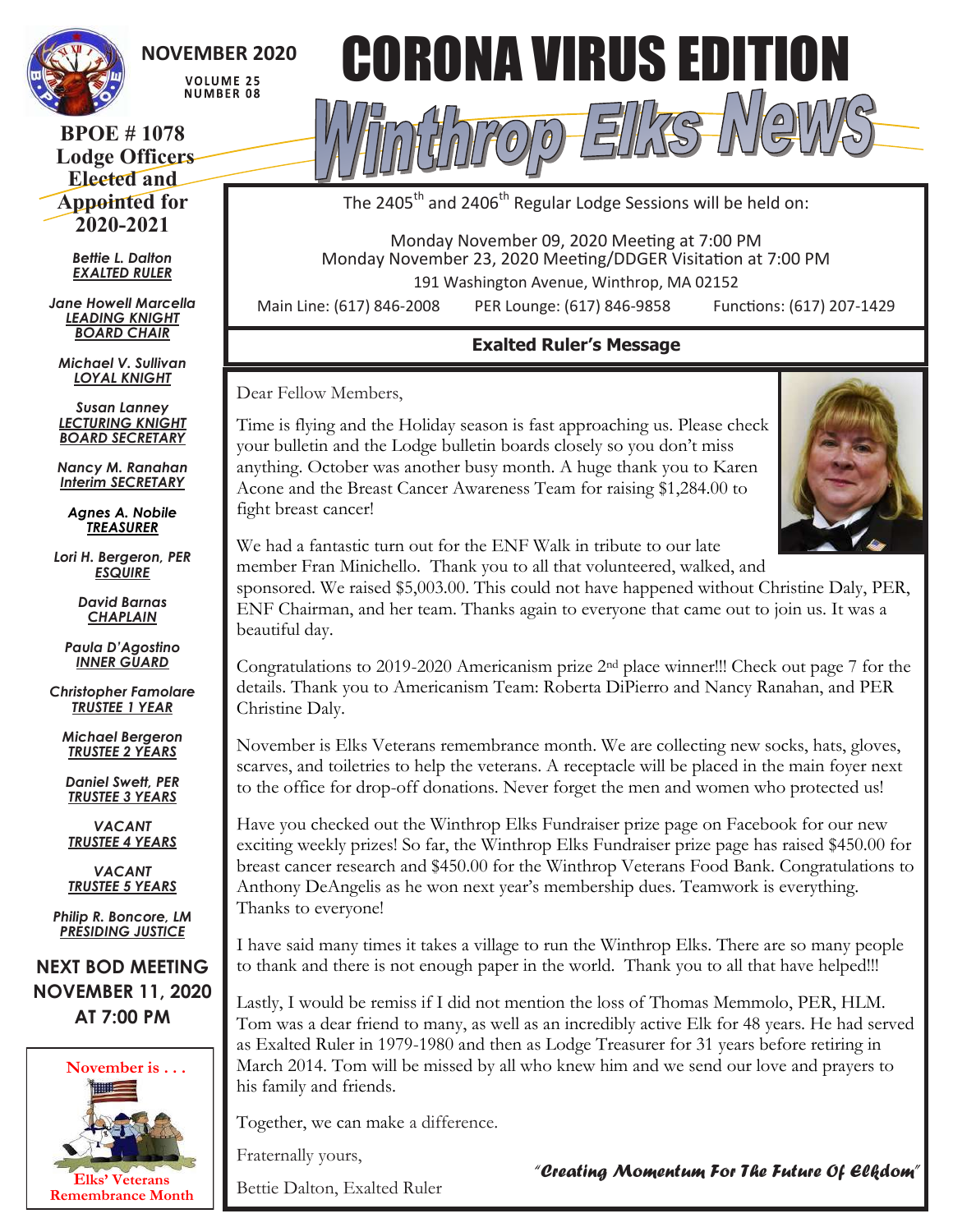## **SICKNESS AND DISTRESS**



**The Clock This Day Has Stopped and Across Its Dial The Motionless Shadows Mark The Hour of Eleven**

**Thomas M. Memmolo PER, HLM** *Initiated: 06/13/1972 Deceased: 10/04/2020*

**Ralph J. Panetta Jr., LM** *Initiated: 12/14/1960 Deceased: 10/24/2020*

**Sleep My Brothers and May Peace Be With You.**

## With Heartfelt Sympathy to Our Members

Donette Brooks and Lamont Dortch on loss of her two uncles.

Brenda Carrozza on loss of her fiancé.

Patricia and Joseph Ciampa on loss of her mother.

Joseph Diorio on loss of his mother.

Ronald Hayes on loss of his brother.

## **ELKS AMNESTY PROGRAM**

**During a two consecutive month period beginning the first day of November and ending on the last day of December each year, the fee for reinstatement in this Lodge for a member stricken from the rolls of this Lodge for nonpayment of dues shall be one dollar.** 

**If you know of any members who have been dropped please make them aware of this program.** 

**For additional information, contact the Lodge Secretary at (617) 207-1590 or email to secretary1078@comcast.net**

| PROPOSITIONS FOR MEMBERSHIP*                                                                                                                                                                                                                                                                                                                                                                     |            |                         |                  |  |  |
|--------------------------------------------------------------------------------------------------------------------------------------------------------------------------------------------------------------------------------------------------------------------------------------------------------------------------------------------------------------------------------------------------|------------|-------------------------|------------------|--|--|
| <i>Initiation</i>                                                                                                                                                                                                                                                                                                                                                                                | Residence  | Occupation              | <b>Proposer</b>  |  |  |
| Ann Mulvaney                                                                                                                                                                                                                                                                                                                                                                                     | Winthrop   | Retired                 | Luigi Guarino    |  |  |
| Marie L. Ruzzo                                                                                                                                                                                                                                                                                                                                                                                   | Framingham | Customer Service        | Elliott Smith    |  |  |
| Danielle Watson                                                                                                                                                                                                                                                                                                                                                                                  | Winthrop   | <b>Registered Nurse</b> | James Nestor III |  |  |
| Thomas Watson                                                                                                                                                                                                                                                                                                                                                                                    | Winthrop   | Police Officer          | James Nestor III |  |  |
| Reinstatement                                                                                                                                                                                                                                                                                                                                                                                    | Residence  | <i>Occupation</i>       | <b>Proposer</b>  |  |  |
| None                                                                                                                                                                                                                                                                                                                                                                                             | At         | This                    | Time             |  |  |
| *Pending an interview, applicants will be balloted at a future Lodge Session.<br>Please review the listing and report any concerns immediately to the<br>Committee chairman, Richard Friel (617) 846-2345 or to<br>Committee member, Jane Rosenthal (617) 846-9111.<br>Interview Committee meets on first Tuesday of each month,<br>except for August. Review Secretary's Board for any changes. |            |                         |                  |  |  |

Paula D'Agostino Resting at Home Jane Howell-Marcella Resting at Home Susan Lanney Resting at Home Anthony Nasta Don Orione Rehab.

Frank C. Sarro Resting at Home

Please notify Leading Knight Jane Howell Marcella of any members who may be sick or distressed. You can reach her at (617) 435-4480.



Elks Are The **B**est **P**eople **O**n **E**arth



**STORK REPORT — Possibly Future Elks —**

E. James Soper welcomed granddaughter Janelise Rose.



**Sending best wishes to our member Richard Chisholm and his bride Heather Austin who were recently married on October 10, 2020.**

## **Replacement Fees for Membership & Key Cards**

Due to the inordinate number of requests this past year for replacement cards, there will be a \$10 Administrative Fee each for replacement of either one. Fee may be waived for exigent circumstances. Call the Secretary at 617-207-1590 or email secretary1078@comcast.net

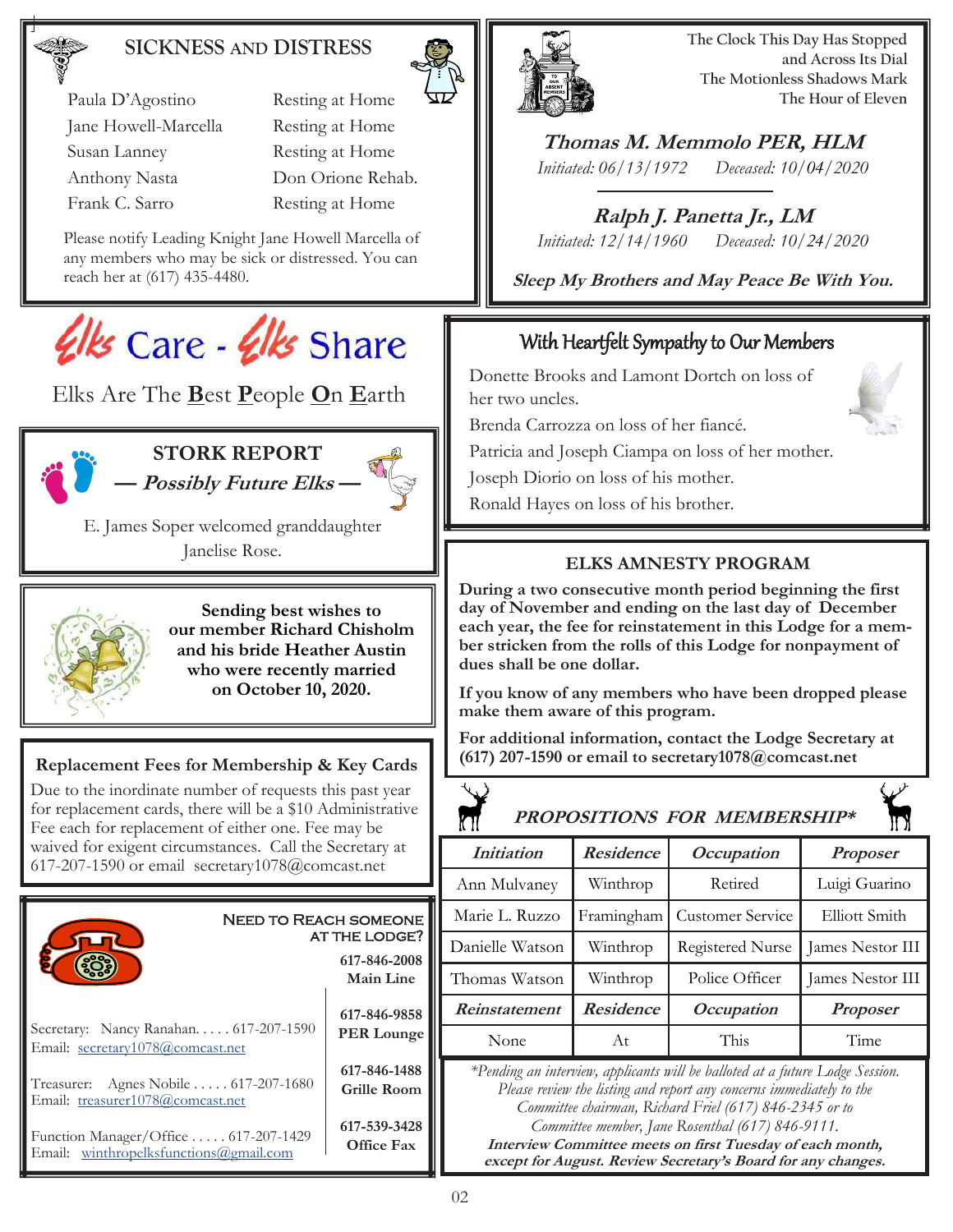**2020/2021 House Committee**

**Michael Bergeron, Chairman**

**Michael Abboud**

**Rich Carbone, PER, HLM**

**Jesse Carman**

**Gerald Cesario, HLM**

**Rich D'Agostino, LM**

**Christine Daly, PER**

**Tom Larity, HLM**

**Joe O'Brien, HLM**

**Steve Reardon, PER**

**Next Meeting 11/18/20 at 7pm**

## **BULLETIN SUBMISSIONS**

Content is due by the **15th** of each month and should be provided electronically, preferably in MS-Word format.

Call (617) 207-1590 or drop by to see the Lodge Secretary during posted office hours.

## **BULLETIN VOLUNTEER**

Are you looking to learn a new skill, or use existing one? We are looking for a member in good standing to volunteer to produce the Lodge Bulletin. Responsibilities, working under the direction of the Secretary, include fact checking articles, optimizing news items to increase user engagement, and maintaining updated members' street and email addresses. If you have excellent writing and editing skills, we would like to meet you. Please contact our Exalted Ruler Bettie Dalton via email at bettieelks@yahoo.com.

#### **Metro-North District Deputy's Remaining Visitations**

Tuesday—11/03/2020 at 7:30pm

**Winchester Lodge #915**  (pre-visit Saturday 10/31/2020)

Monday—11/23/2020 at 7:00pm **Winthrop Lodge #1078** 

(pre-visit Saturday 11/21/2020)

*Dinner is served one hour prior to meeting. Pre-visits start at 9:00am on Saturdays.*

## **Officer Positions Available**

*Lodge Secretary and Trustees (4-Year*  $\breve{c}$  *5-Year)* 

Have you ever thought about becoming an officer? Now could be the time! The Secretary position is available along with two Trustee positions. If you're interested or wish to learn more, please contact our Exalted Ruler Bettie Dalton, any current officer, or Past Exalted Ruler.

#### **STEWARDS COMMITTEE SEEKS VOLUNTEERS**

We are looking for help in the kitchen preparing, serving and cleaning up. Even if you can only have an hour or two, it can help make a big difference!!!

Contact either chairman Paula D'Agostino or Exalted Ruler Bettie Dalton via their email addresses: paula102254@gmail.com or bettieelks@yahoo.com



# 7 A TEL

# **Tip of the Antlers**

A HUGE thank you to Michael Feudo for donating the plexiglass and his services in the PER Lounge.

A HUGE thank you to Susan Lanney, Jane Howell-Marcella, Artie Hashani, and Gerry Rand for helping me clean the Grill Room!!!!

Together we can make a difference.

Bettie Dalton, Exalted Ruler

**Join Our Facebook Page**

**&**

**Stay Updated On Upcoming Events.**



**ID** Photo

Recommend

**Tip Of The Antiers** 

## **NOVEMBER CALENDAR**

- 11/09 Lodge Meeting—7pm
- 11/11 Board of Directors Meeting—7pm
- 11/18 House Committee Meeting—7pm
- 11/19 Turkey Shoot—7pm
- 11/21 DDGER Pre-Visit—9am
- 11/23 Lodge Meeting/DDGER Visit\*
- 11/26 Thanksgiving Dinner—6pm

## **STEWARDS COMMITTEE SUGGESTION BOX**



The Stewards Committee would like to know if you have any

menu suggestions. Please write it down and place it in the suggestion box located in the PER Lounge. We will try to incorporate items that are financially feasible and have a wide appeal.



**TELL US WHAT YOU THINK.**



## **Have you paid your dues for the 2020-2021?**

Nearly 10% of our members have not. If you have not yet done so, please send in your payment today. Your dues are required to help us continue our charitable works and maintain our Lodge building.

Any questions, call the office at (617) 207-1590.



**D**i Live

ଳ

 $\boxed{\blacktriangleright}$  $\binom{2}{1}$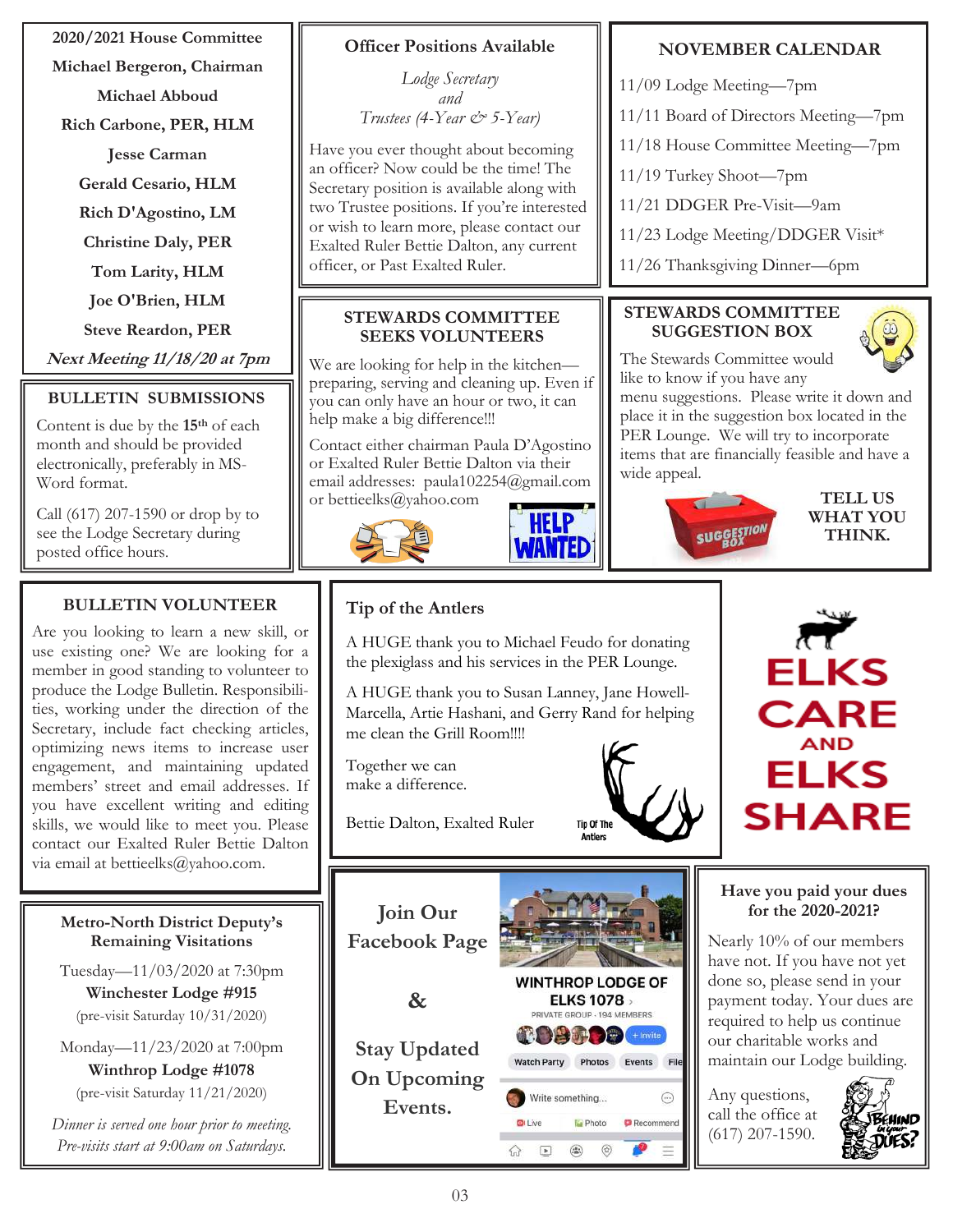## **Dining Hours**

| Sunday    | $1 - 10$ PM   |
|-----------|---------------|
| Monday    | LIMITED*      |
| Tuesday   | <b>CLOSED</b> |
| Wednesday | 2-10 PM       |
| Thursday  | 2-11 PM       |
| Friday    | 2-11 PM       |
| Saturday  | $1 - 11$ PM   |

*\*Open* **only** *when we have a Lodge meeting scheduled.*

# **Winthrop Lodge is open for Indoor/Outdoor Dining.**

Sully's Pizza Kitchen serves a variety of pizzas, calzones, and sandwiches on Wednesdays, Thursdays, Fridays, and on Sundays. We also offer a Late-Night sandwich menu after Sully's Pizza is closed.

Our Stewards Committee serves a varied menu on Saturdays. Check-out the Lodge bulletin boards and Facebook page for our latest menu offerings. Join our Facebook page at WINTHROP LODGE OF ELKS 1078.

The last food order on any given evening must be in one hour before closing.

*Times and offerings are subject to change without notice.*





## **Thanksgiving Turkey Shoot**

Thursday, November 19th at 6 pm. Advance tickets go on sale November 1st for \$5. Ham dinner and including one free turkey shoot raffle.

Tickets available Nov. 1st, \$1 each with the door person when you sign in. Take a chance at winning Market Basket gift certificates!

Thank you, Steve Reardon, PER, and Christine Daly, PER

## **Christmas Turkey Shoot**

Thursday, December 17th at 6 pm. Advance tickets go on sale December 1<sup>st</sup> for \$5. Turkey dinner and including one free turkey shoot raffle.

Tickets available Dec. 1st, \$1 each with the door person when you sign in. Take a chance at winning Market Basket gift certificates!

Thank you, Steve Reardon, PER, and Christine Daly, PER

#### **Committee Chairmen—It's your responsibility to submit event/activity reports**

- Gross receipts should be turned in promptly to the Lodge Secretary as required by Sec. 12.050 of the Statutes.
- Expenses should be supported by invoices, bills or cash register receipts. Cash payments should be kept to a minimum and should never be paid out of the cash receipts. Use the **Request for Payment form**.
- Complete the **Special Event form** within 2 weeks after the event.
- Complete the **Data Collection Survey of Volunteer, Youth, Charitable and Community Service Programs form** within 2 weeks after event.
- Report results of the event to the Lodge at next regular meeting following the event. Prepare a brief narrative **after-action report** for the benefit of future committee chairmen holding a similar event.
- Obtain the necessary blank forms from the Lodge Secretary and return completed forms to the Lodge Secretary in a timely fashion.



**"So long as there are veterans, the Benevolent and Protective Order of Elks will never forget them."**



## **Annual Toys for Charity Collection**

The need is greater than ever to help families in need.

Drop off times: Saturday, December 5th & Saturday, December 12th 5 pm to 8 pm

Stop down, drop off an unwrapped toy, enjoy what's on the daily menu and have a Holiday drink with friends!



Any questions, please see Patti Brugman or Kathy Haskell.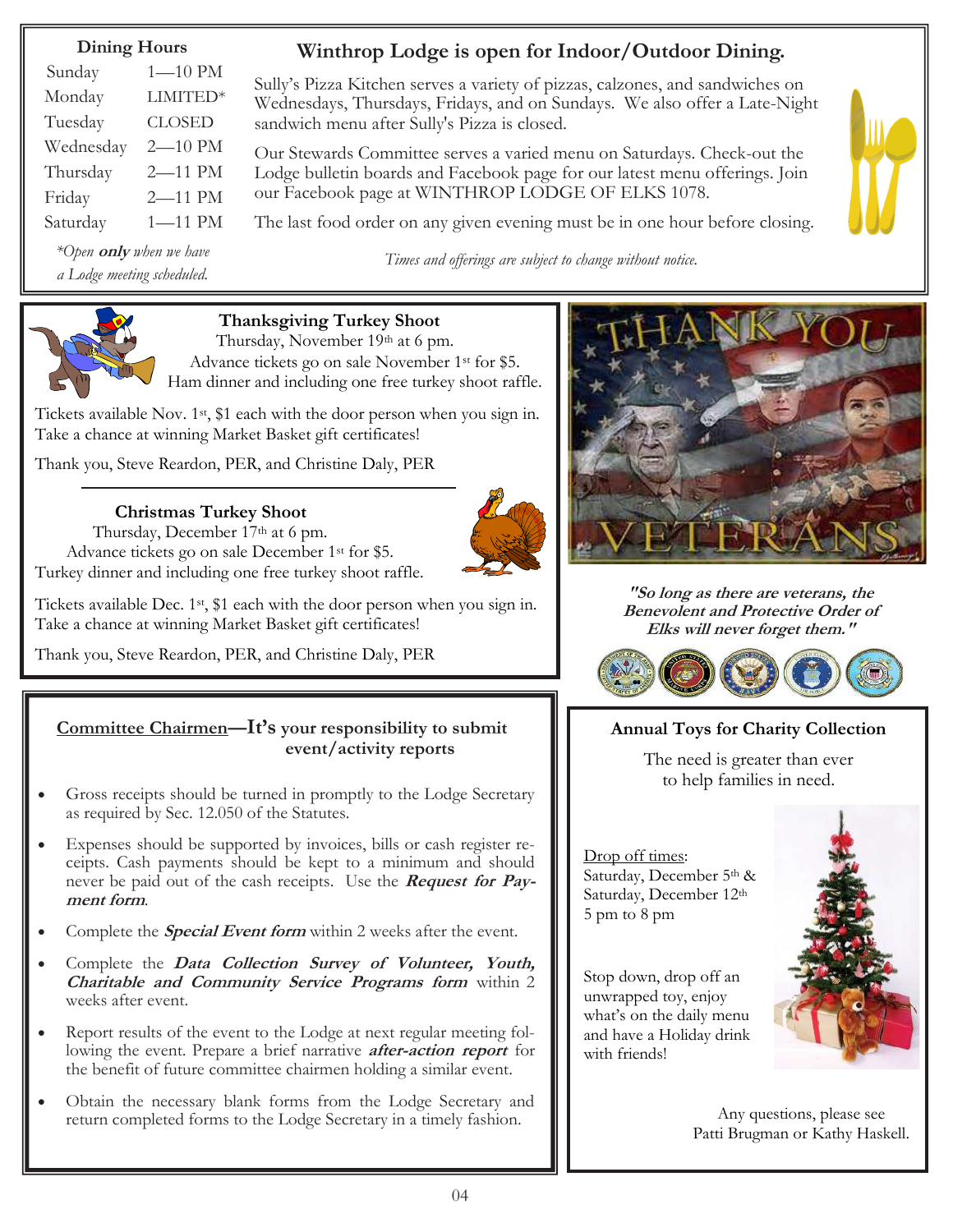## **Elks Lodge 1078 Scholarship Committee—**Scholarship News

Scholarship season has started with the **Elks Most Valuable Student Scholarship** program open in early September. Applications are only available by download from the ENF website at enf.elks.org/mvs or www.elks.org/enf/scholars. Applications are completed online.



The top 20 MVS finalists will attend the Most Valuable Student Leadership Weekend from April 2021, in Chicago to interview for the top awards of \$50,000, \$40,000 and \$30,000. The remaining 14 finalists will receive \$20,000 each. 480 other deserving national finalists will receive \$4,000 scholarships to support their college education.

ENF also offers **Legacy Awards** as well. These are also \$4,000 awards. The application process is done completely online with a deadline of February 5, 2021. Go to enf.elks.org/leg for an application.

The **Mass State Scholarships** are now open. Application is online at maelks.org/scholarships or by email to the scholarship chair. The application is due back to the Lodge by January 15, 2021. The MA Elks scholarships are open to seniors in high school as well as current college students enrolled in a 4-year bachelor's degree program. Applications must be filled out each year and are not automatically renewable.

**Vocational Scholarship** for students going onto a vocational/technical, 1 or 2-year Junior or Community College program are also available at the MA Elks website or from the Lodge chairman.

We will provide additional information on the **Local Elks Scholarship** applications after the first of the year. As always please feel free to contact any of the committee members with any questions.

Fred Loomis, Lodge Scholarship Committee Chair Fred.loomis@wosupply.com 617-470-2514

It's not too early to start thinking about Holiday Gifts. Why not give a gift that gives all year? Do you have a friend or family member for whom you'd like to pay their dues for 2021-2022 Fraternal Year? If so, contact me, make the payment, and I will provide a certificate announcing your gift. Then you can wrap it up or place it in a card for your loved one.

Nancy Ranahan, Lodge Secretary (617) 207-1590





**Exalted Ruler Bettie Dalton presents the first Crazy 599 prize to Past Exalted Ruler Steve Rosenthal.**



#### **ARE YOU ON THE MOVE?**

Snowbirds as you travel to the warmer locales for the winter months please let us know about your seasonal address and

dates of stay so that you will continue to receive your bulletin and any special mailings. Call the office at (617) 207-1590, email: secretary1078@comcast.net or drop a note in the Secretary's mailbox.

Help us to keep you informed and at the same time, why not get your bulletin in color. It's easy—just request to have your bulletin sent by email.

**WE ARE REMINDED AS ELKS THAT CHARITY IS THE GREATEST OF ALL VIRTUES . . . Our annual Christmas Cheer Charity Drive will soon be underway. We kindly ask that you please give as generously as your circumstances will allow. This support goes to help with our holiday charities to assist our community youth, seniors and veterans. Your help is needed more than ever during these trying times. As always, donor names and tributes will be listed in future Bulletins. Thank you!**

**The Winthrop Lodge Officers**

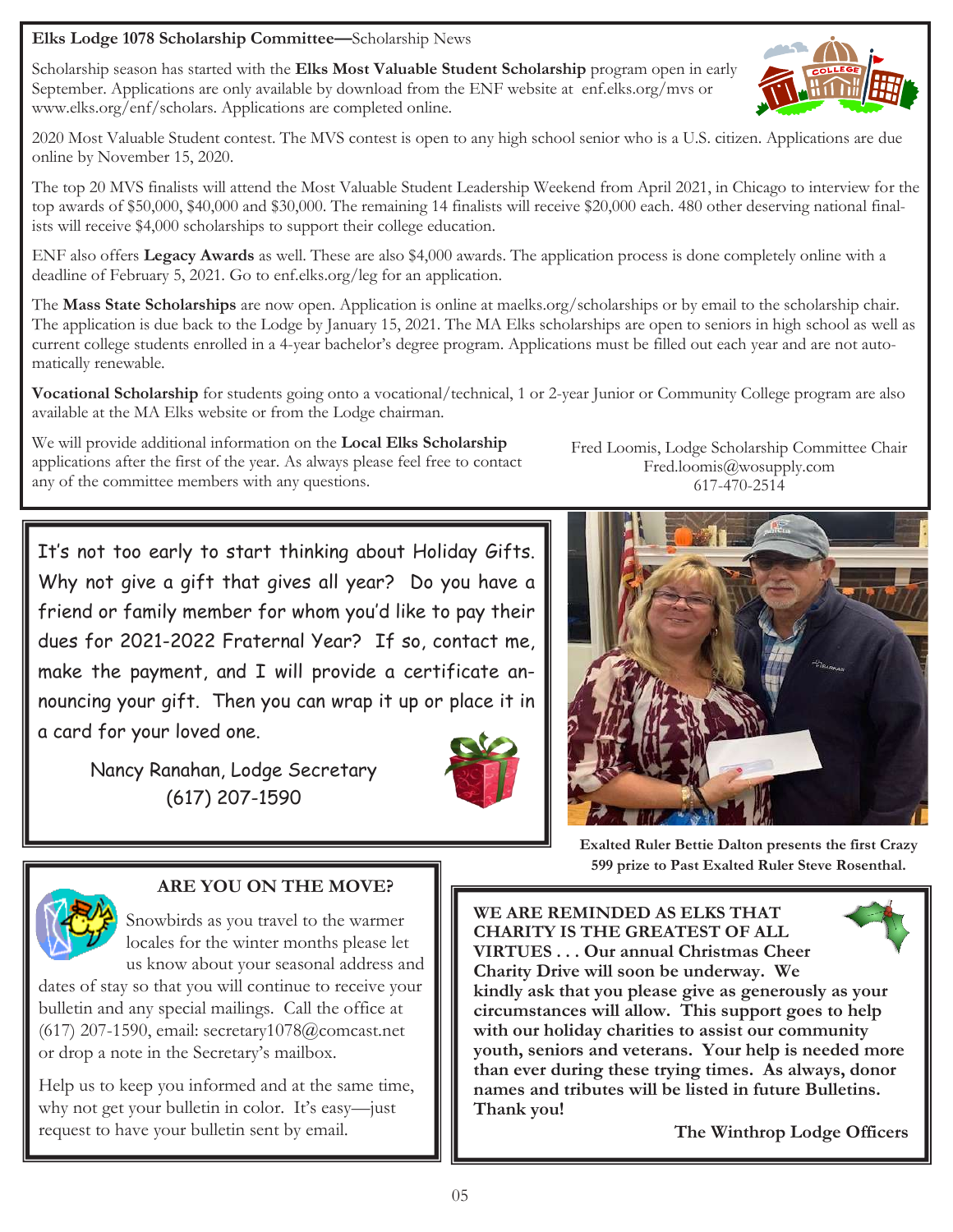# **LODGE HELD ENF WALK ON** Saturday, October 3<sup>ra</sup> at 9am **Location: Deer Island**

We Walk For Fran

It was a huge success and nearly \$5K was raised for the ENF in memory of Fran Minichello, with donations still coming.

I would like to thank all the walkers, sponsors, committee members, and the volunteers that participated.

Thank you to our Exalted Ruler Bettie Dalton, Leading Knight Jane Howell, Lecturing Knight Susan Lanney, Brenda Kowalczuk, Roberta DiPierro, Nancy Ranahan, Skip Marcella, and Donna Carman for all your help with planning and organizing this event.

Also, a very special thank you to member Bernie Devlin for making sure things went smoothly on the day of the walk. This could not have been done without all your helping hands!

We were pleased to have many members of the Hickey/Minichello family join us on a beautiful Saturday morning for this heartfelt tribute.

Both Fran and Bill will be sorely missed by the Officers and Members of our Lodge for their hard work, dedication, generosity and guidance.

Christine Daly, PER ENF Chair











Some of the many Elks and friends participating in the Walk for Fran. Pictured from left to right: Charles and Pam Hickey, Brenda Kowalczuk, Charlotte Flynn, Exalted Ruler Bettie Dalton, ENF Chairman Chrissy Daly PER, Leading Knight Jane Howell-Marcella, Secretary Nancy Ranahan, and Richard D'Agostino.

**- 1 -**

#### **- 2 -**

Several family members from the Hickey/ Minichello clan that came out to walk and show their support. Seen at left is Andrew Minichello with his wife Maria and their son Matthew. Andrew is also a member of the Winthrop Elks and the son of Fran and Bill Minichello.

#### **- 3 -**

From left to right: Mary Ellen Jacques, Brenda Kowalczuk, Bettie Dalton, Marsha Fielder, and Charlotte Flynn.

**- 4 -**

From left to right: Charles Hickey, Roberta DiPierro, and Richard D'Agostino.

**- 5 -**

From left to right: Chaplain David Barnas, and Lecturing Knight Michael Sullivan. David is holding their dog Chicklet, who also completed the walk.

#### **- 6 -**

From left to right: Roberta iPierro and Jane Howell-Marcella.

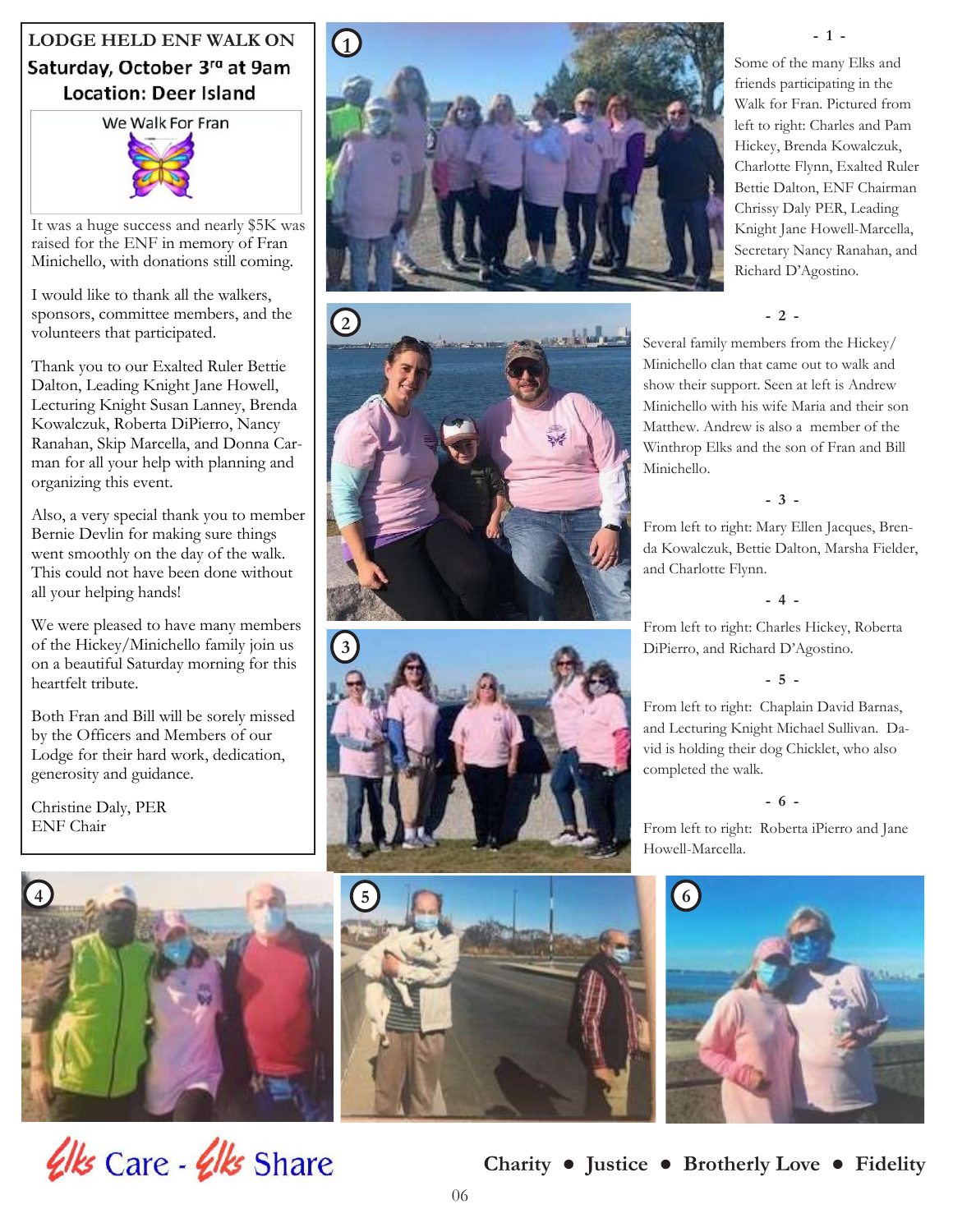#### **Lodge Honors 2nd Place State Winner in Americanism Essay Contest**

It was a beautiful fall day on Sunday October 11<sup>th</sup> when the Winthrop Lodge of Elks celebrated Paul Ferrara, the second place State winner for Division I of the Americanism Essay Contest. Chairperson Roberta DiPierro presented Paul with a \$250 check and a certificate of participation from the MA Elks Association. The topic for 2020 was "What Does Freedom of Speech Mean to Me". Paul is a sixth grade student at the Cummings School. Our 2019 Exalted Ruler Chrissy Daly, 2020 Exalted Ruler Bettie Dalton, Secretary and committee member Nancy Ranahan, and Esteemed Leading Knight Jane Howell were all in attendance, as were several members of the Ferrara Family. Pizza and soda was enjoyed by all.

The essay contest is a program of the Benevolent and Protective Order of the Elks. The Elks looks forward to next year's essay contest when the theme will be "How Can Patriotism be Demonstrated". We hope many students from the Cummings School (grades 5-6) and the Winthrop Middle School (grades 7-8) will participate again.



Roberta DiPierro Americanism Chair



## **BREAST CANCER AWARENESS COMMITTEE HAS ANOTHER GREAT YEAR**

On Saturday, September 26<sup>th</sup> the Clothes Drive culminated in the collection of 3,452 pounds of soft goods and 678 pounds of miscellaneous goods, raising over \$876 for breast cancer research. None of this would have been possible without all of those who donated. The Committee thanks each and every one of you! Special thanks goes out to the following volunteers who came out to help load the trucks: Leo Acone, Ralph Gradozzi, Steve Rosenthal, John Costigan, Sal Sala, Ruthie Sullivan, Nancy Ranahan, Betty Salemme, Paula Shea, and Agnes Nobile. Also, a huge thank you to our truck drivers who donated their time:

 Tom Feeley, owner/operator—Feeley & Daughters Clean-up Service Tony Gemellaro, owner/operator—R&L Construction Sal Sala, York (Maine) Elks member



We would also like to thank Kevin Cummings, owner/operator of Cummings Physical Therapy for offering his truck and time.

The Breast Cancer Committee (Co-chairs: Karen Acone and Diane Gradozzi)